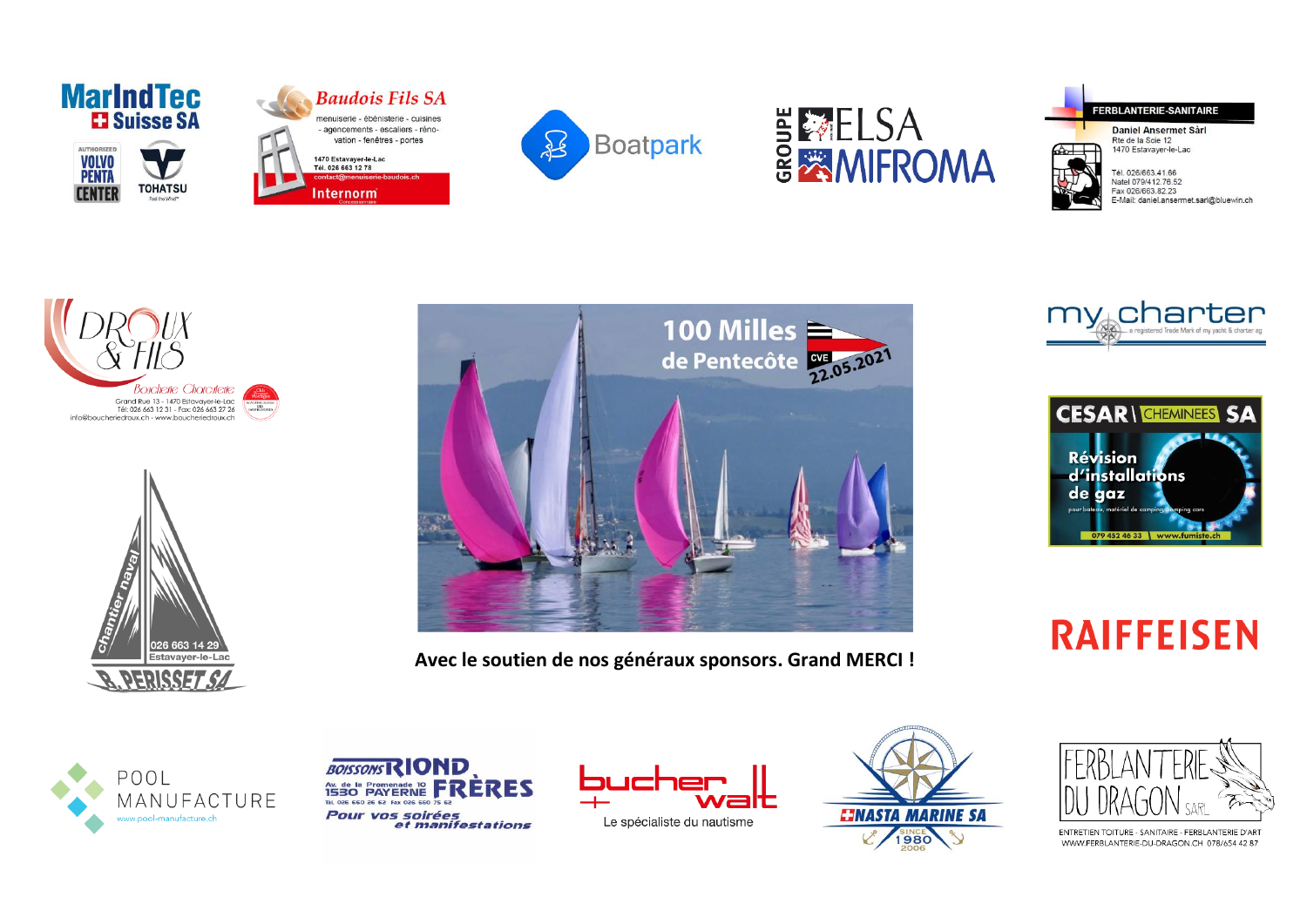**Monocoques Parcours 1 (TCFX, TCF1, TCF2)**

#### **Final Overall Results**

As of 22 MAY 2021 At 22:26

| Rk. | <b>Bow Sail</b> |                              | Boat        | Name                                  | <b>Boat</b> | Hdcp. |                           | R <sub>1</sub> |            | <b>Total</b>   | <b>Net</b> |
|-----|-----------------|------------------------------|-------------|---------------------------------------|-------------|-------|---------------------------|----------------|------------|----------------|------------|
|     |                 | No ∣ Number                  | Name        |                                       | Type        |       | Time                      | Calc. Pl.      |            | Pts.           | Pts.       |
|     |                 | 1089   SUI 101   crazy       |             | Yann DUPASQUIER                       | Luthi 33    |       | 1.151 6:12:33 7:08:48     |                |            |                |            |
|     |                 |                              | dupaq       |                                       |             |       |                           |                |            |                |            |
|     |                 |                              |             | 2 2498 SUI 843 VANITAS Martin STROBEL | Aebi 850R   |       | 1.169 6:23:36 7:28:26 2   |                |            | 2 <sub>1</sub> |            |
|     |                 | $3 2056 $ SUI                | 6EME        | Christoph WIRTH                       | Modulo 93   |       | 1.118 6:46:40 7:34:39 3   |                |            | 3 <sup>1</sup> |            |
|     |                 | 9305                         | <b>SENS</b> |                                       |             |       |                           |                |            |                |            |
|     |                 | 4 2063   SUI 920   Toto      |             | Stefano ROSATO                        | T920        |       | l .228 6:10:45 7:35:17 4  |                |            | 4              |            |
|     |                 | $5$ 2430 SUI 06              | Cassius     | Lionel RUEDIN                         | Esse 850    |       | 1.113 6:50:03 7:36:23 5   |                |            | 51             |            |
|     |                 | 6 $2081$ SUI 348 Triga 5     |             | Jean-Marc LANGUETIN                   | Farr 30     |       | 1.124 7:04:57 7:57:39 STP |                |            | 6 I            |            |
|     |                 | $7$   2433   SUI 245   Black |             | <b>Fabien FASEL</b>                   | Grand       |       | 1.113 7:22:38 8:12:39 7   |                |            |                |            |
|     |                 |                              | Pearl       |                                       | Surprise    |       |                           |                |            |                |            |
|     |                 | $8 2338 $ SUI 7              | Pétrel      | Lukas LUGINBÜHL                       | Modulo105   | 1.147 |                           |                | <b>DNF</b> | 9              | 9          |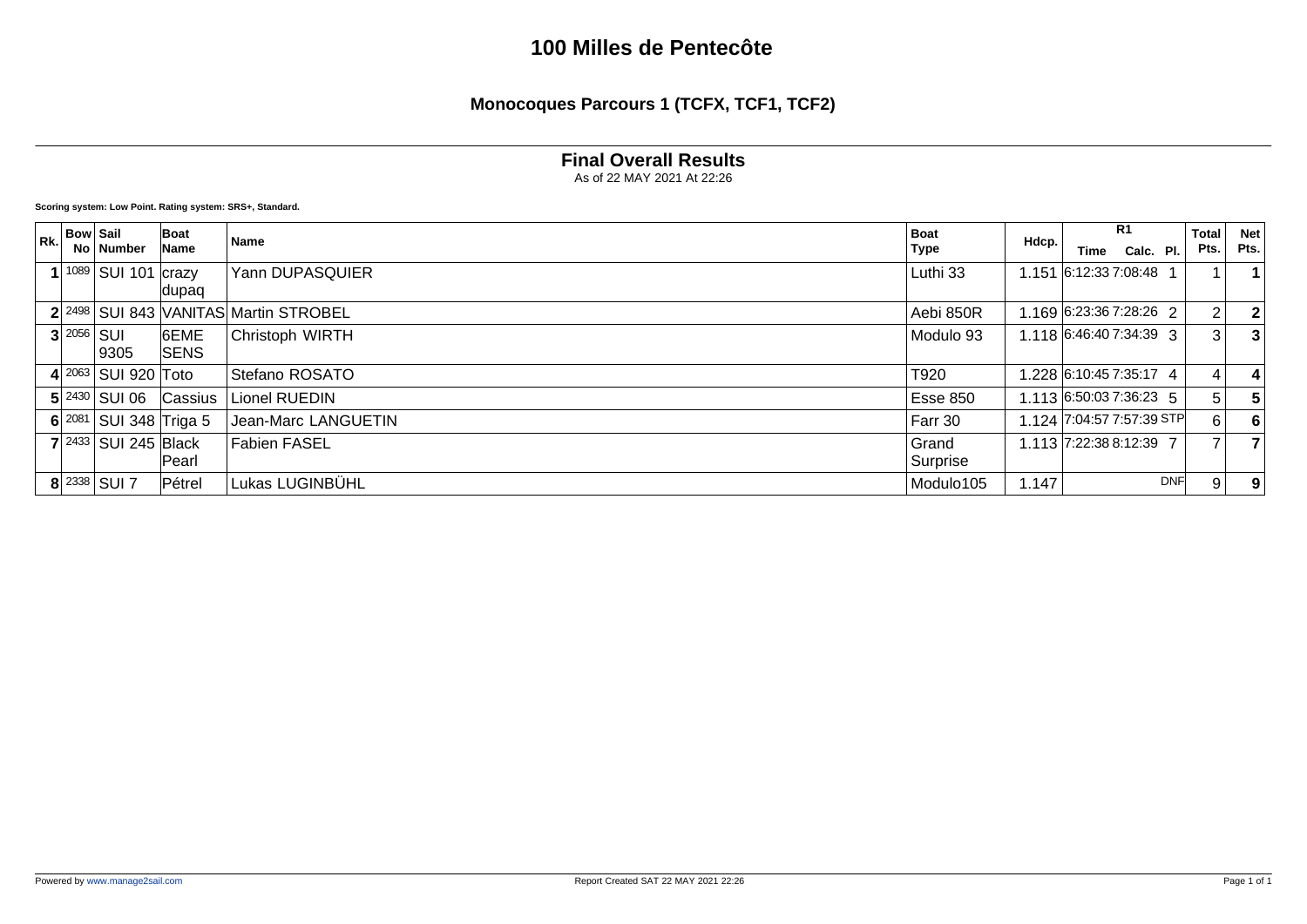**Monocoques Parcours 2 (TCF3, TCF4)**

#### **Final Overall Results**

As of 22 MAY 2021 At 22:15

| Rk. | <b>Bow Sail</b>      |                              | Boat               | <b>Name</b>                              | <b>Boat</b>  |       |                            | R <sub>1</sub> |     | <b>Total</b>    | <b>Net</b> |
|-----|----------------------|------------------------------|--------------------|------------------------------------------|--------------|-------|----------------------------|----------------|-----|-----------------|------------|
|     |                      | No   Number                  | Name               |                                          | <b>Type</b>  | Hdcp. | Time                       | Calc. Pl.      |     | Pts.            | Pts.       |
|     |                      |                              |                    | 1964   SUI 424   Yin Yang   Yves PFISTER | Fareast 28 R |       | 1.095 5:04:54 5:33:52 1    |                |     |                 |            |
|     |                      | $2^{2154}$ SUI 757 et voilà! |                    | David DOBER                              | Surprise     |       | 1 5:44:35 5:44:35 2        |                |     | 2               |            |
|     | 3 2021               | SUI 126 Popeye               | 3 Sailing<br> Team | Pierre-Alain SCHNEIDER                   | Dolphin 81   |       | 1.055 5:28:14 5:46:17 3    |                |     | 3 <sup>1</sup>  |            |
|     | $4 1483 $ SUI        | 1802                         | Kalypso            | <b>Raymond KERRISON</b>                  | Surprise     |       | 1 6:02:34 6:02:34 4        |                |     | 4               |            |
|     |                      | $5$ 2022 SUI 22              | Délire             | <b>Alexandre BIOLLEY</b>                 | Dolphin 81   |       | 1.055 6:03:09 6:23:07 5    |                |     | 5               |            |
|     |                      |                              |                    | 6 1924 SUI 003 Sangoku Benoit DESGRAZ    | Joker        |       | 1.099 5:56:03 6:31:18 6    |                |     | 6               |            |
|     |                      | $7 1928 $ SUI<br>2505        | $Farr$ 25          | Luc DEMIERRE                             | Farr 25      |       | 1.076  6:54:09 7:25:38 STP |                |     |                 |            |
|     |                      | $8 8192 $ SUI 478 Le         | D'aline            | Mathieu STRUNGA                          | Surprise     |       | 1 7:36:58 7:36:58 8        |                |     | 8               |            |
|     | $9$ 2355 $\vert$ SUI | 2020                         | Hakuna<br>Matata   | Joseph PASQUALINO                        | Etap 32i     | 0.973 |                            |                | DNF | 10 <sup>°</sup> | 10         |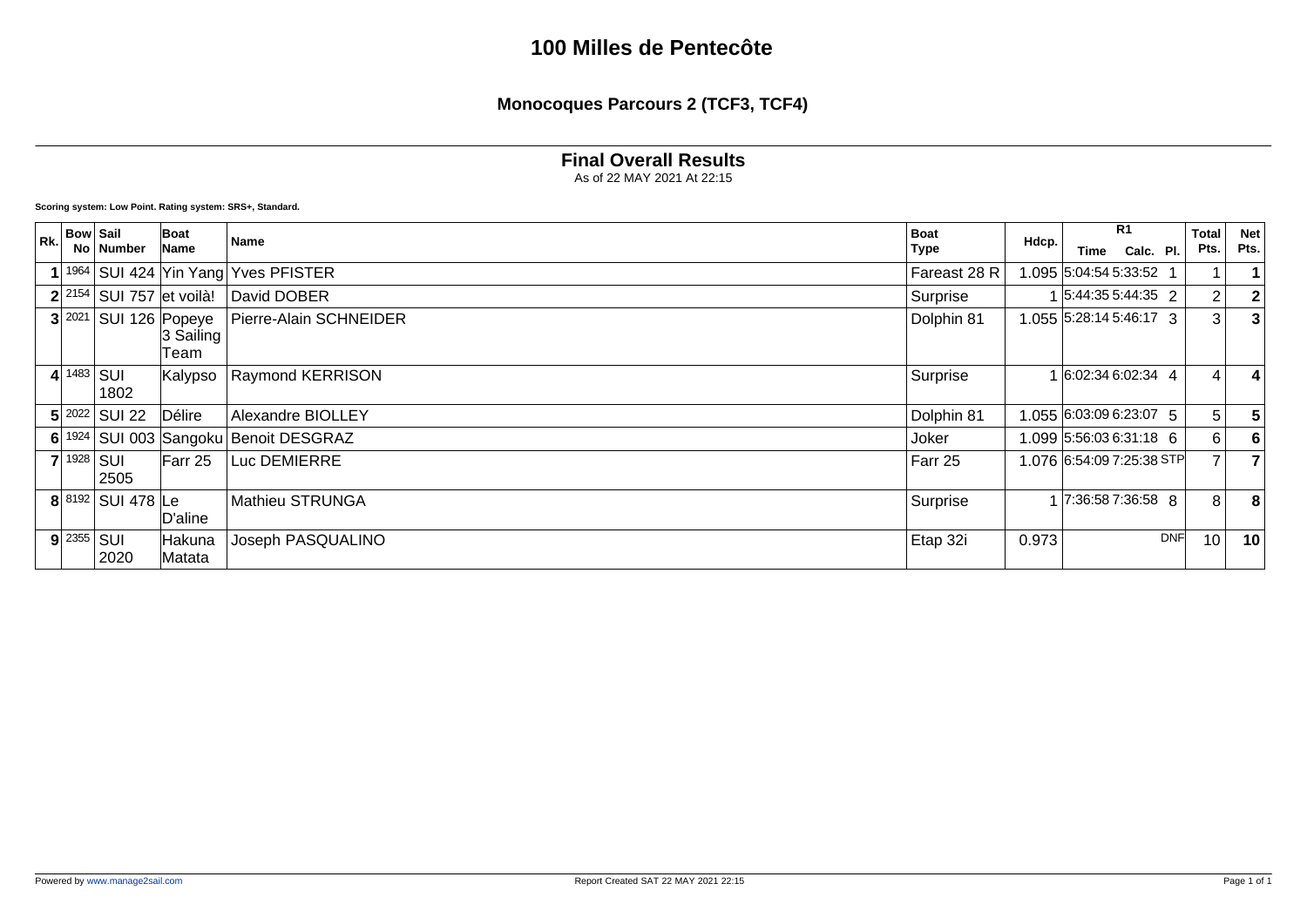#### **Monocoques Parcours 1 non-jaugés (NJ)**

#### **Final Overall Results**

As of 22 MAY 2021 At 22:14

| $\mathsf{Rk.}$ Sail<br>Number | Boat<br>Name | <b>Name</b>                      | <b>Boat</b><br>Type | Hdcp. | Time                | R <sub>1</sub><br>Calc. Pl. |                        | Total<br>Pts. | <b>Net</b><br>Pts. |
|-------------------------------|--------------|----------------------------------|---------------------|-------|---------------------|-----------------------------|------------------------|---------------|--------------------|
| $1$ SUI 68                    | Flo          | <b>Laurent JACOT</b>             | Grand<br>Surprise   |       | 7:11:37 7:11:37     |                             |                        |               |                    |
| 2 34                          | uranus       | Nicolas STICH                    |                     |       | 7:29:47 7:29:47 2   |                             |                        | ົ             |                    |
| 3 SUI 895                     |              | <b>Martial CUENDET</b>           |                     |       | $ 9:41:359:41:35$ 3 |                             |                        | 3             |                    |
|                               |              | 4 SUI 590 Coolraoul Roland SINGY | Open Skiff          |       | 10:10:25 10:10:25   |                             | $\boldsymbol{\Lambda}$ |               |                    |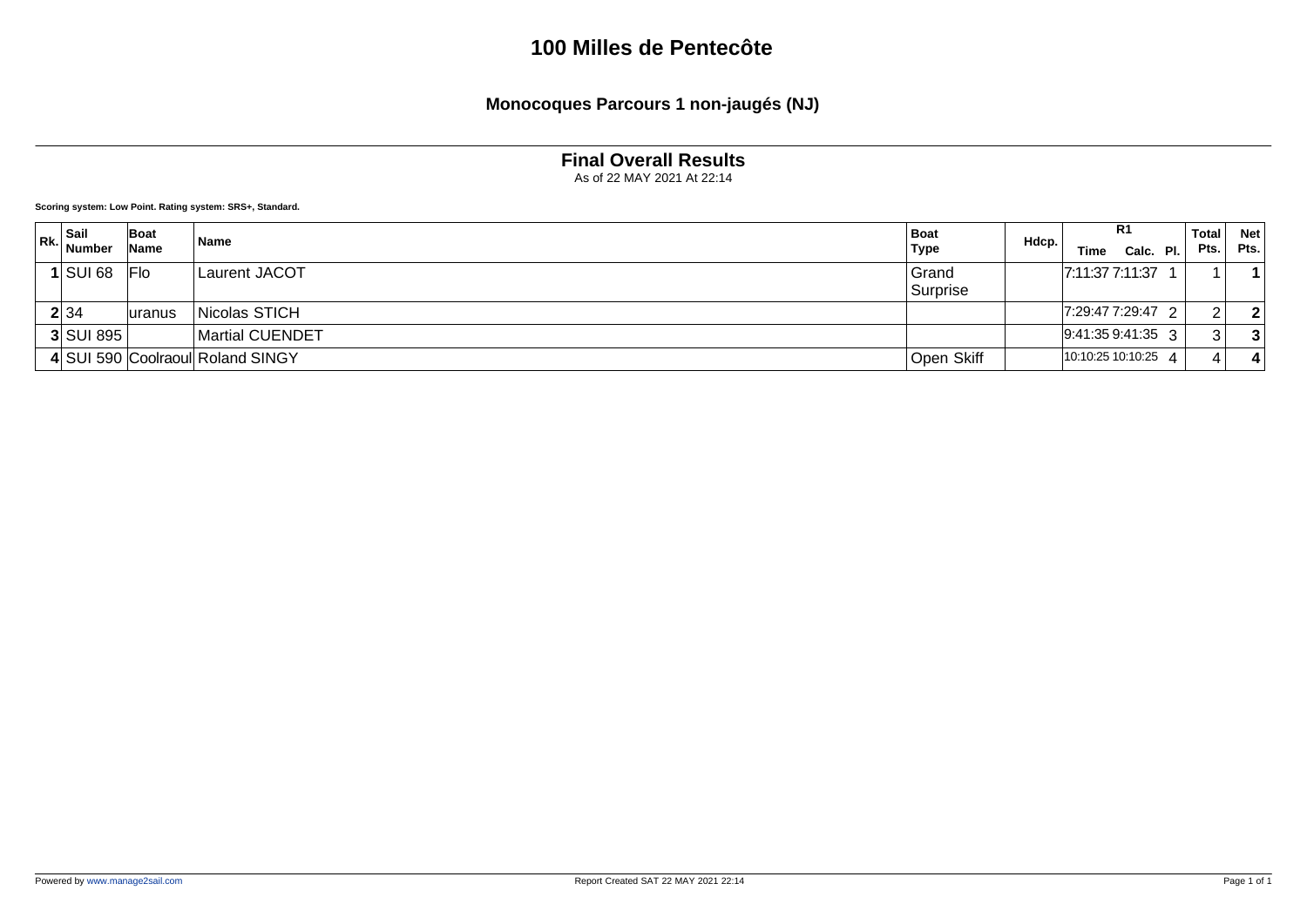### **Monocoques Parcours 2 non-jaugés (NJ)**

**Final Overall Results**

As of 22 MAY 2021 At 22:15

| Rk. | Sail                      | Boat                  | Name                             | <b>Boat</b>           | Hdcp. |                      | R <sub>1</sub> | <b>Total</b>   | <b>Net</b>     |
|-----|---------------------------|-----------------------|----------------------------------|-----------------------|-------|----------------------|----------------|----------------|----------------|
|     | <b>Number</b>             | Name                  |                                  | <b>Type</b>           |       | <b>Time</b>          | Calc. Pl.      | Pts.           | Pts.           |
|     | <b>SUI 90</b>             | J mood                | <b>Bernhard SPOENDLIN</b>        | J122 E                |       | 4:45:07 4:45:07 1    |                |                | 1              |
|     |                           | 823                   | 2 SUI 823 Lavarello César SANDOZ | Lavarello             |       | 4:49:08 4:49:08 2    |                | $\overline{2}$ | $\overline{2}$ |
|     |                           |                       | 3 SUI 224 Dunazade Bruno WABER   | $X-99$                |       | 5:23:43 5:23:43 3    |                | 3              | 3              |
|     | $4$ SUI 74                | froggy                | Jürgen MENNINGER                 | Faurby 36             |       | 5:43:32 5:43:32 4    |                | 4              | 4              |
|     | $5$ $SU11$                | let le<br>lnom.       | <b>Brigitte FRANK</b>            | Juvel 34              |       | 5:45:49 5:45:49 5    |                | 5              | 5              |
|     | 6 33                      | Cyclone               | <b>Tamara MENARD</b>             | Dehler-33             |       | 5:48:105:48:10 6     |                | 6              | 6              |
|     | $7$ Z <sub>408</sub>      | Ruggeri               | Francesca Otto Karl SCHENK       | Aphrodite<br>101      |       | 5:49:07 5:49:07 7    |                | $\overline{7}$ | $\overline{7}$ |
|     | $8$ SUI 1                 | Zoti                  | <b>Thierry GIRARD</b>            |                       |       | 5:50:45 5:50:45 8    |                | 8              | 8              |
|     | $9$ $SUI$ 186             |                       | Jerome BUTTY                     | Aphrodite<br>101      |       | 5:51:05 5:51:05 9    |                | 9              | 9              |
|     | $10$ SUI 15               |                       | Sacha MARCHAL                    | <b>J97</b>            |       | 6:14:38 6:14:38 10   |                | 10             | 10             |
|     | $11$ SUI 42               | Estelio               | <b>Renaud VUARRAZ</b>            | Dolphin 81            |       | 6:25:55 6:25:55 STP  |                | 11             | 11             |
|     |                           |                       | 12 SUI 540 Tequila2 Dieter AEBI  | Sun<br>Odyssey 33i    |       | 6:33:09 6:33:09 12   |                | 12             | 12             |
|     | $13$ SUI 25               |                       | Lagertha   Bernhard BIGLER       | Joker                 |       | 6:34:50 6:34:50 13   |                | 13             | 13             |
|     | 14 SUI 104 Actarus        |                       | <b>Ludovic GILIBERT</b>          | Surprise              |       | 6:38:06 6:38:06 14   |                | 14             | 14             |
|     | $15$ SUI<br>2037          | No<br>Name            | <b>Dillier FORTUNAT</b>          |                       |       | 6:41:08 6:41:08 15   |                | 15             | 15             |
|     | $16$ $\text{SUI}$<br>1155 | $ $ elle              | Christian MÜLLER                 | J/80                  |       | $6:51:376:51:37$ STP |                | 16             | 16             |
|     | $17$ SUI<br>7185          | Little<br>Wing        | Ivo TRÜEB                        |                       |       | 6:57:35 6:57:35 17   |                | 17             | 17             |
|     | $18$ SUI<br>1263          | Slice of<br>Life 1956 | Christophe SCHNEUWLY             | 20er<br>Jollenkreuzer |       | 7:02:41 7:02:41 18   |                | 18             | 18             |
|     | $19$ SUI8-<br>1686        | Wang                  | Alexandre GHIRALDI               | First Class 8         |       | 7:24:17 7:24:17 19   |                | 19             | 19             |